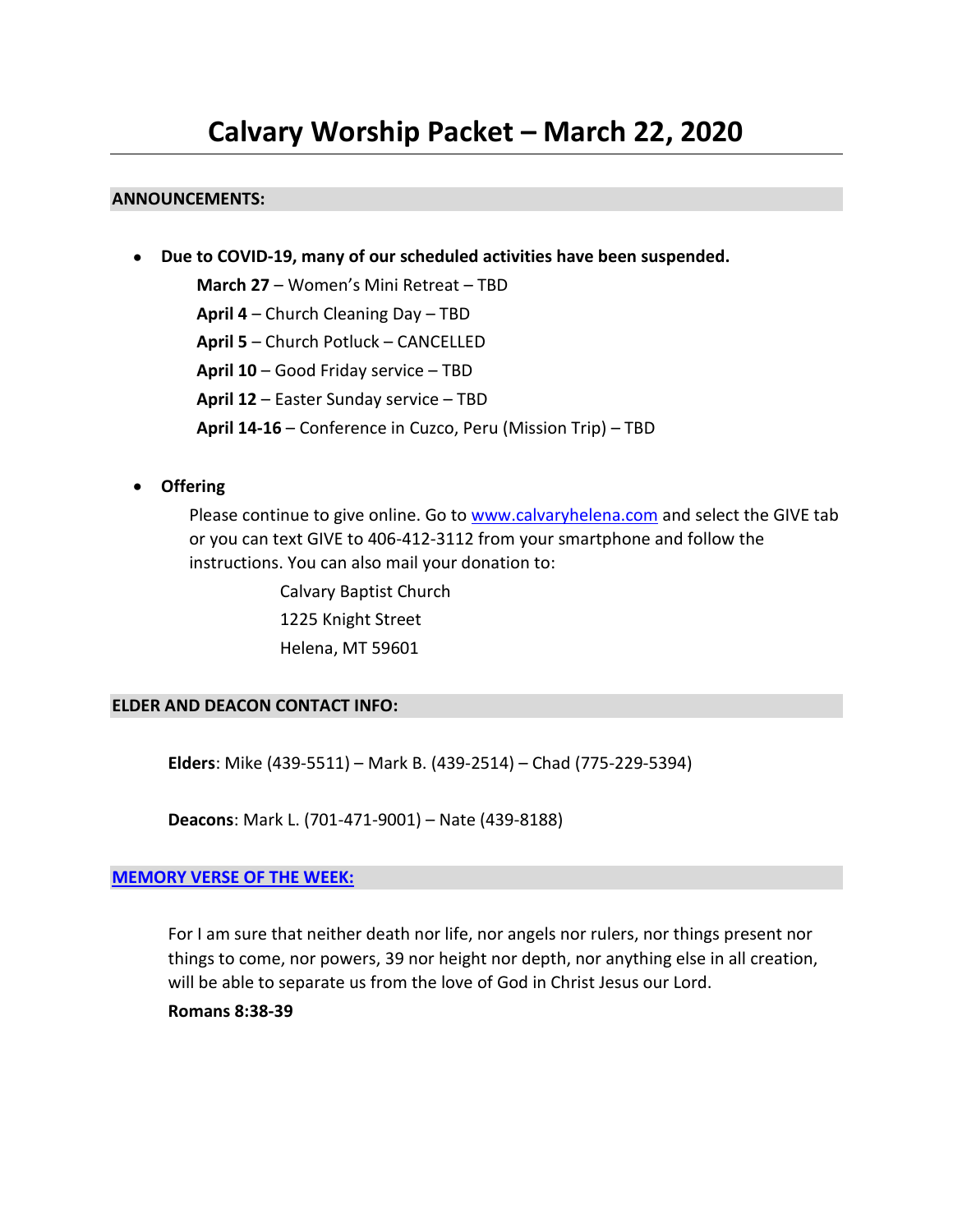#### **[CATECHISM QUESTION:](https://www.desiringgod.org/articles/a-baptist-catechism)**

**Question 1:** Who is the first and best of beings?

**Answer:** God is the first and best of beings.

Scripture: [Isaiah 44:6;](https://biblia.com/bible/esv/Isa%2044.6) [Psalm 8:1;](https://biblia.com/bible/esv/Ps%208.1) [96:4;](https://biblia.com/bible/esv/Psalm%2096.4) [97:9,](https://biblia.com/bible/esv/Psalm%2097.9) [1 Samuel 2:2](https://biblia.com/bible/esv/1%20Sam%202.2)

#### **PRAYER POINTS:**

- **Pray for those who work in the healthcare industry. Also pray for those serving in law enforcement and the military.**
	- $\triangleright$  Provision of supplies so they can safely and efficiently work.
	- $\triangleright$  Physical safety and strength.
	- $\triangleright$  Courage in the face of many obstacles.
- **Pray for our local, state, and federal officials:**
	- $\triangleright$  Wisdom in dealing with COVID-19.
	- $\triangleright$  Wisdom in establishing good economic policy.
	- $\triangleright$  That they would turn to the Lord and believe the gospel.
- **Pray for our missionaries: physical safety, provision, wisdom and strength to serve during this current crisis.** 
	- $\triangleright$  Joe and Jayne in Cuzco, Peru. They are unable to leave their home without permission from the authorities. Those who do not have permission risk being arrested.
	- ➢ Roric in Pichinaki, Peru.
	- $\triangleright$  Others serving in various parts of the world.
- **Pray for each other at Calvary**
	- $\triangleright$  Physical safety.
	- $\triangleright$  That we would not fear but trust the Lord.
	- $\triangleright$  That we would be faithful in sharing the gospel.
	- $\triangleright$  That we would not cling to the things of this earth.
- **Pray for the gospel to spread and for many people to trust Jesus for salvation.**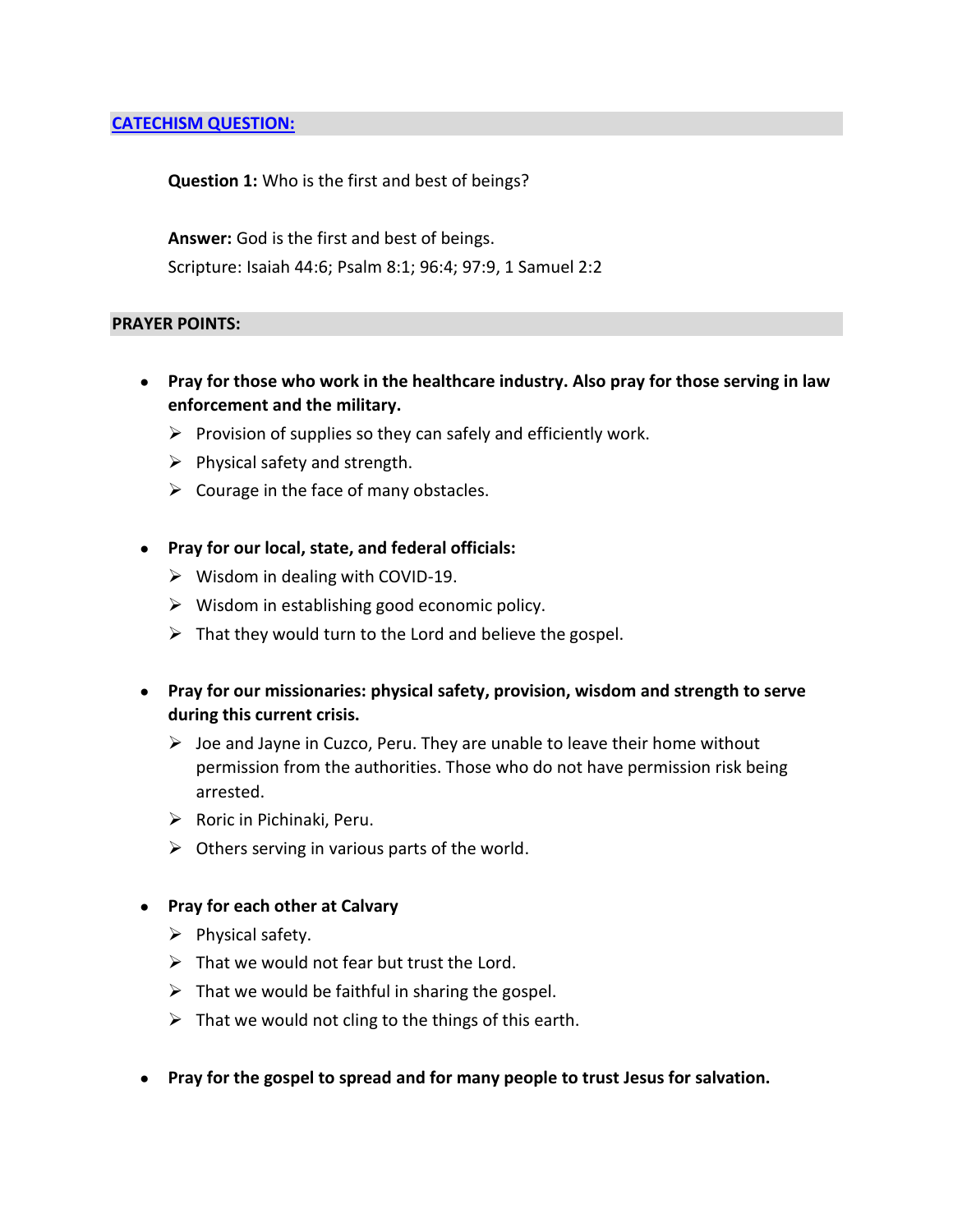#### **FOR AFTER THE SERMON:**

- **Prayer:**
	- $\triangleright$  Spend some time in prayer. Please pray for the requests mentioned above. If you are worshipping with others, spend some time praying for each other.

#### • **Questions for Reflection:**

- 1. What are some verses or passages in God's word that have been helpful or comforting to you?
- 2. What do you struggle with the most?
	- $\triangleright$  Speaking the truth.
	- $\triangleright$  Thinking before speaking.
	- $\triangleright$  Speaking at the right time.
	- $\triangleright$  Speaking too much.
- 3. What is an example in your life where you experienced the power of words, for good or for bad?
- 4. Jesus said in Matthew 12:34 that it is out of the abundance of the heart that the mouth speaks. What do your words say about the spiritual state of your heart? If you have trouble answering this question, ask your spouse of close friend.
- 5. What steps will you take to fill your heart with God's word?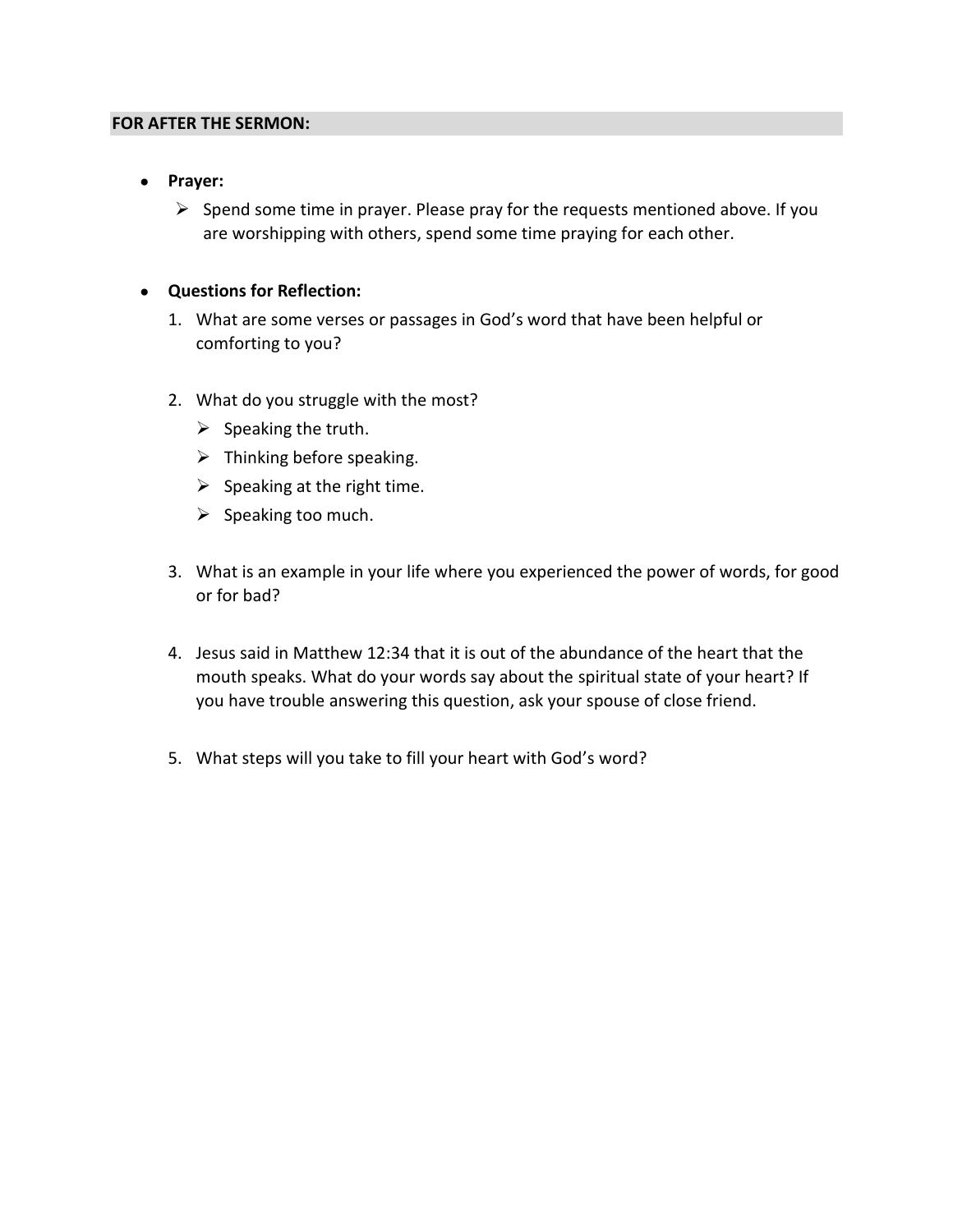*Death and life are in the power of the tongue, and those who love it will eat its fruits. (Pr. 18:21)* 

**1. The wise person understands that words are powerful.** (Pr. 10:21, 31; 11:11; 18:6-7; 18:21; 30:14)

- **2. The wise person understands the importance of truthful words.** (Pr. 6:16-19; 13:5; 18:8; 20:19; 26:28; 30:8)
- **3. The wise person understands the importance of thinking before speaking.** (Pr. 15:23, 18:13)
- **4. The wise person understands the importance of speaking at the right time.** (Pr. 10:20, 32; 15:23; 25:11-12; 27:14)
- **5. The wise person understands the importance of speaking less.** (Pr. 10:19; 11:12-13; 13:3; 17:28; 21:23)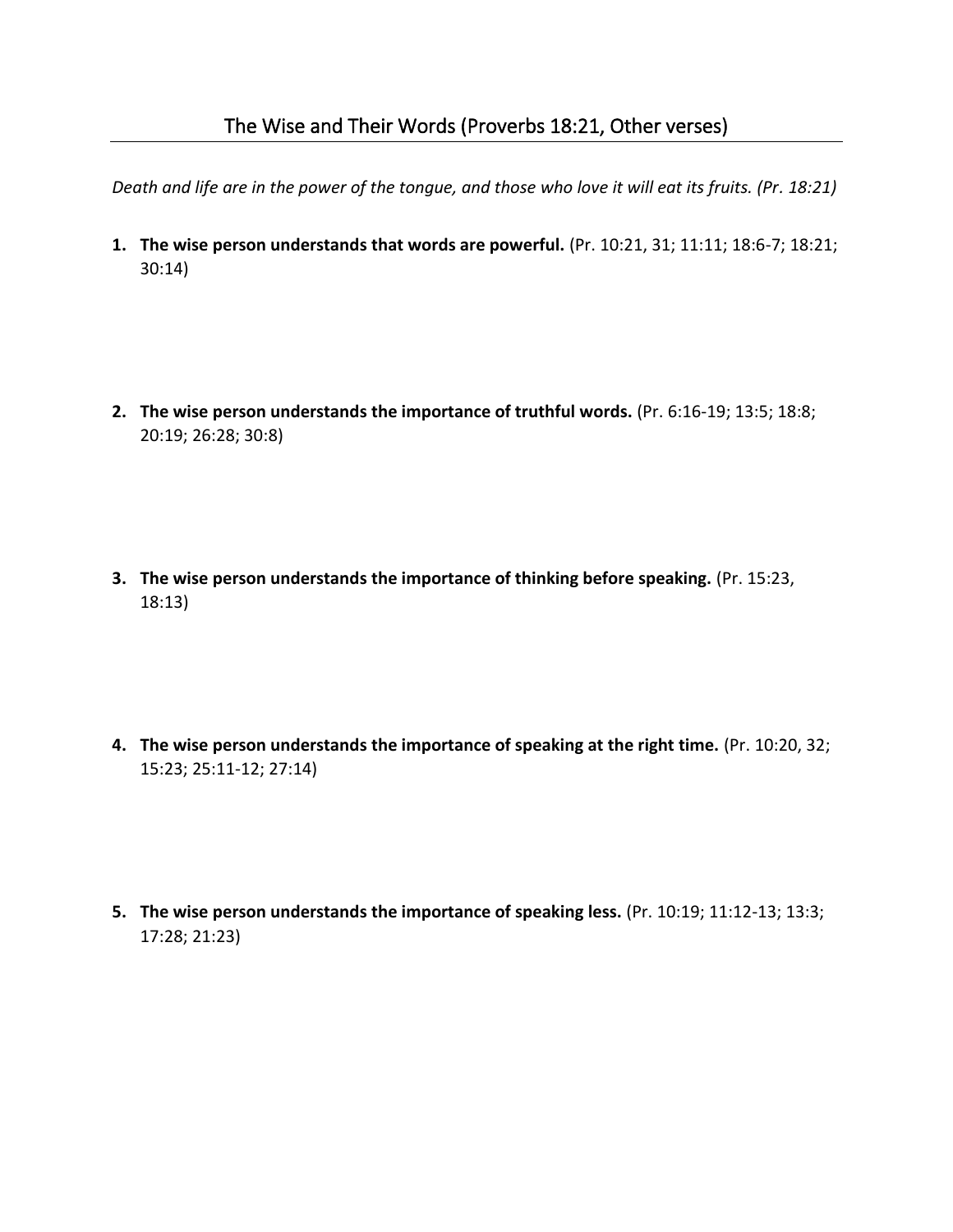## It is Well

1. When peace, like a river, attendeth my way, When sorrows like sea billows roll; Whatever my lot, Thou hast taught me to say,

It is well, it is well with my soul.

#### Chorus:

It is well with my soul, It is well, it is well with my soul.

2. Though Satan should buffet, though trials should come,

Let this blest assurance control,

That Christ hath regarded my helpless estate, And hath shed His own blood for my soul.

#### Chorus

## In Christ Alone

#### Verse 1

In Christ alone my hope is found He is my light my strength my song This Cornerstone this solid Ground Firm through the fiercest drought and storm What heights of love what depths of peace When fears are stilled when strivings cease My Comforter my All in All Here in the love of Christ I stand

#### Verse 2

In Christ alone who took on flesh Fullness of God in helpless babe This gift of love and righteousness Scorned by the ones He came to save Till on that cross as Jesus died The wrath of God was satisfied For every sin on Him was laid Here in the death of Christ I live

3. My sin—oh, the bliss of this glorious thought!—

My sin, not in part but the whole, Is nailed to the cross, and I bear it no more, Praise the Lord, praise the Lord, O my soul!

#### Chorus

4. And Lord, haste the day when the faith shall be sight,

The clouds be rolled back as a scroll; The trump shall resound, and the Lord shall descend,

Even so, it is well with my soul.

#### Chorus 2x

#### Verse 3

There in the ground His body lay Light of the world by darkness slain Then bursting forth in glorious Day Up from the grave He rose again And as He stands in victory Sin's curse has lost its grip on me For I am His and He is mine Bought with the precious blood of Christ

#### Verse 4

No guilt in life no fear in death This is the power of Christ in me From life's first cry to final breath Jesus commands my destiny No power of hell no scheme of man Can ever pluck me from His hand Till He returns or calls me home Here in the power of Christ I'll stand

No power of hell no scheme of man Can ever pluck me from His hand Till He returns or calls me home Here in the power of Christ I'll stand Here in the power of Christ I'll stand